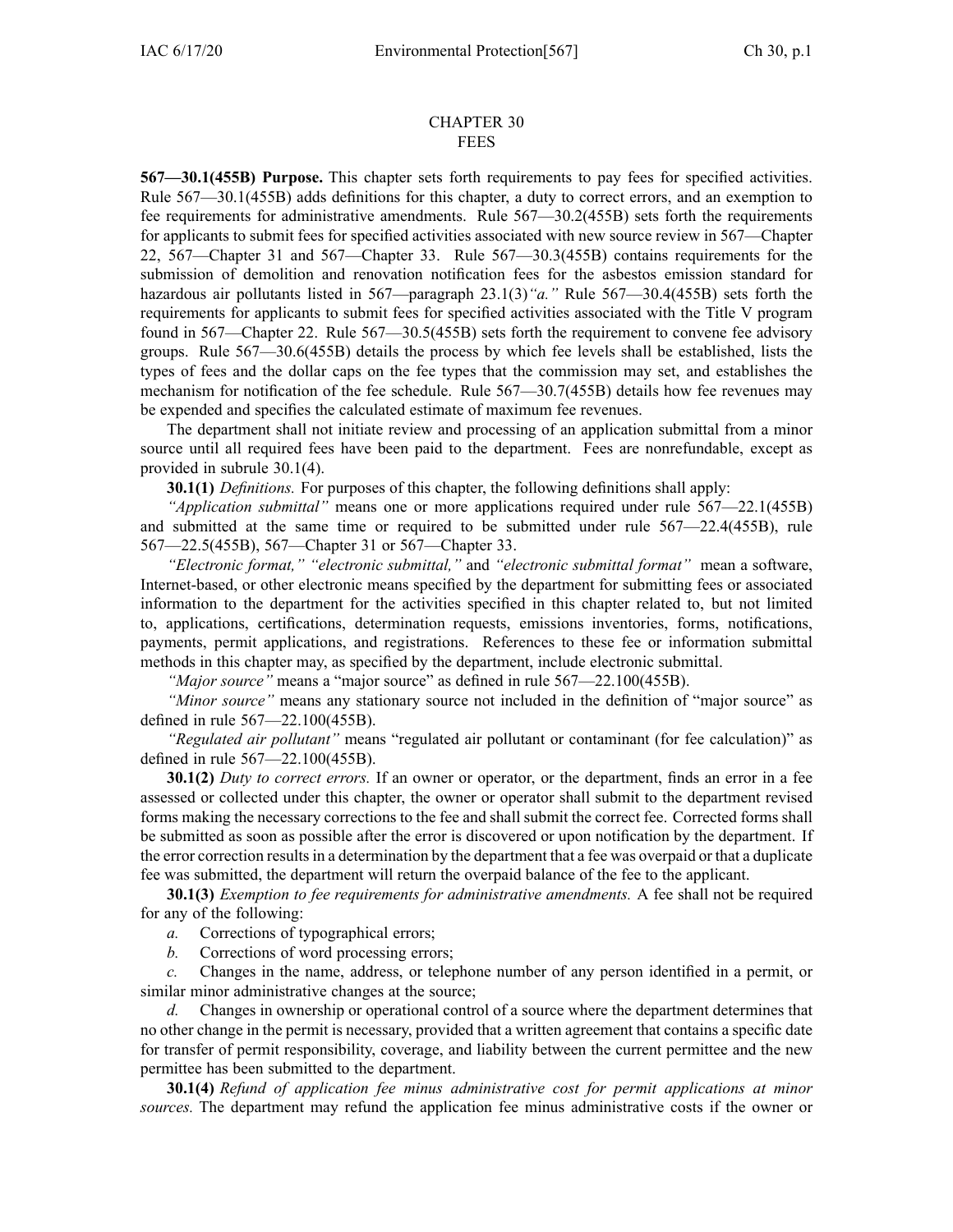operator requests to withdraw the application prior to commencement of the technical review of the application.

[**ARC [2352C](https://www.legis.iowa.gov/docs/aco/arc/2352C.pdf)**, IAB 1/6/16, effective 12/16/15; **ARC [5051C](https://www.legis.iowa.gov/docs/aco/arc/5051C.pdf)**, IAB 6/17/20, effective 7/22/20]

**567—30.2(455B) Fees associated with new source review applications.** Beginning on January 15, 2016, each owner or operator required to provide an application submittal, including air quality modeling as applicable; registration; permit by rule; and template under [567—subrule](https://www.legis.iowa.gov/docs/iac/rule/567.22.1.pdf) 22.1(1), rule [567—22.4](https://www.legis.iowa.gov/docs/iac/rule/567.22.10.pdf)(455B), rule [567—22.5](https://www.legis.iowa.gov/docs/iac/rule/567.22.5.pdf)(455B), rule [567—22.8](https://www.legis.iowa.gov/docs/iac/rule/567.22.8.pdf)(455B), rule [567—22.10](https://www.legis.iowa.gov/docs/iac/rule/567.22.10.pdf)(455B), [567—Chapter](https://www.legis.iowa.gov/docs/iac/chapter/567.31.pdf) 31 or [567—Chapter](https://www.legis.iowa.gov/docs/iac/chapter/567.33.pdf) 33, shall pay fees as specified in the fee schedule approved by the commission and posted on the department's website. Fees shall be submitted with forms supplied by the department.

**30.2(1)** *Payment ofregulatory applicability determination fee.* Beginning on January 15, 2016, each owner or operator requesting <sup>a</sup> regulatory applicability determination, as specified in [567—paragraph](https://www.legis.iowa.gov/docs/iac/rule/567.22.1.pdf) [22.1\(3\)](https://www.legis.iowa.gov/docs/iac/rule/567.22.1.pdf)*"a,"* shall pay fees as specified in the fee schedule approved by the commission and posted on the department's website. Fees shall be submitted with forms provided by the department.

**30.2(2)** Reserved.

[**ARC [2352C](https://www.legis.iowa.gov/docs/aco/arc/2352C.pdf)**, IAB 1/6/16, effective 12/16/15]

### **567—30.3(455B) Fees associated with asbestos demolition or renovation notification.**

**30.3(1)** *Payment of fees established.* Beginning on January 15, 2016, the owner or operator of <sup>a</sup> site subject to the national emission standard for hazardous air pollutants (NESHAP) for asbestos notifications, adopted by reference in [567—paragraph](https://www.legis.iowa.gov/docs/iac/rule/567.23.1.pdf) 23.1(3)*"a,"* shall submit <sup>a</sup> fee with each required original or each annual notification for each demolition or renovation, including abatement. Fees shall be paid as specified in the fee schedule approved by the commission and posted on the department's website. Fees shall be submitted with the notification forms provided by the department.

**30.3(2)** *Fee not required.* A fee shall not be required for the following:

*a.* Notifications when the total amount of asbestos to be removed or disturbed is less than 260 linear feet, less than 160 square feet, and less than 35 cubic feet of facility components and is below the reporting thresholds as defined in 40 CFR 61.145 as amended on January 16, 1991;

- *b.* Notifications of training fires as required in [567—paragraph](https://www.legis.iowa.gov/docs/iac/rule/567.23.2.pdf) 23.2(3)*"g"*;
- *c.* Controlled burning of demolished buildings as required in [567—paragraph](https://www.legis.iowa.gov/docs/iac/rule/567.23.2.pdf) 23.2(3)*"j"*;

*d.* Revised, canceled, and courtesy notifications. A revision to <sup>a</sup> previously submitted courtesy notification due to applicability of the notification requirements in [567—paragraph](https://www.legis.iowa.gov/docs/iac/rule/567.23.1.pdf) 23.1(3)*"a"* is considered an original notification and is subject to the fee requirements of subrule [30.3\(1\)](https://www.legis.iowa.gov/docs/iac/rule/567.30.3.pdf). [**ARC [2352C](https://www.legis.iowa.gov/docs/aco/arc/2352C.pdf)**, IAB 1/6/16, effective 12/16/15]

# **567—30.4(455B) Fees associated with Title V operating permits.**

**30.4(1)** *Payment of Title V application fee.* Beginning on January 15, 2016, each owner or operator required to apply for <sup>a</sup> Title V permit, or <sup>a</sup> renewal of <sup>a</sup> Title V permit, shall pay fees as specified in the fee schedule approved by the commission and posted on the department's website. Fees shall be submitted with forms supplied by the department.

# **30.4(2)** *Payment of Title V annual emissions fee.*

*a. Fee required.* Any person required to obtain <sup>a</sup> Title V permit shall pay an annual fee based on the first 4,000 tons of each regulated air pollutant, beginning on November 15, 1994. Beginning on July 1, 1996, Title V operating permit fees shall be paid on or before July 1 of each year. The Title V emissions fee shall be based on actual emissions required to be included in the Title V operating permit application and the annual emissions statement for the previous calendar year. The commission shall not set the fee higher than \$70 per ton without adopting the change pursuan<sup>t</sup> to formal rule making.

*b. Fee and documentation due dates.* The fee shall be submitted annually by July 1 with forms specified by the department.

*c. Phase I acid rain sources.* No fee shall be required to be paid for emissions which occurred during the years 1993 through 1999, inclusive, with respec<sup>t</sup> to any Phase I acid rain affected unit under 42 U.S.C. 7651c.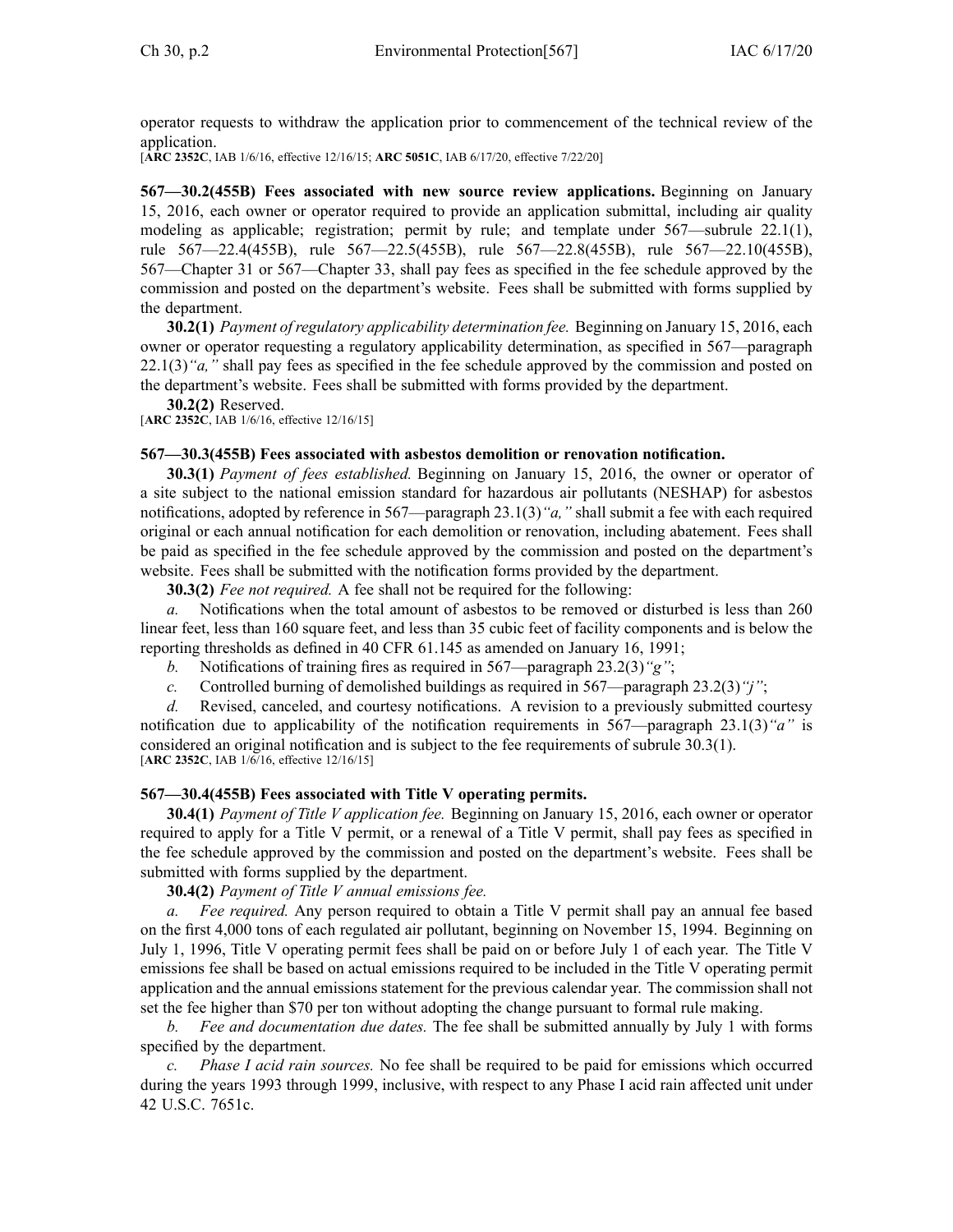*d. Operation in Iowa.* The fee for <sup>a</sup> portable emissions unit or stationary source which operates both in Iowa and out of state shall be calculated only for emissions from the source while it is operating in Iowa.

*e. Title V exempted stationary sources.* No fee shall be required for emissions until the year in which sources exempted under  $567$ —subrules  $22.102(1)$  and  $22.102(2)$  are required to apply for a Title V permit. Fees shall be paid for the emission year preceding the year in which the application is due and thereafter.

*f. Insignificant activities.* No fee shall be required for insignificant activities as defined in rule [567—22.103](https://www.legis.iowa.gov/docs/iac/rule/567.22.103.pdf)(455B).

[**ARC [2352C](https://www.legis.iowa.gov/docs/aco/arc/2352C.pdf)**, IAB 1/6/16, effective 12/16/15; **ARC [3679C](https://www.legis.iowa.gov/docs/aco/arc/3679C.pdf)**, IAB 3/14/18, effective 4/18/18]

**567—30.5(455B) Fee advisory groups.** Prior to each March commission meeting, the director shall convene fee advisory groups for the purposes of reviewing <sup>a</sup> draft budget and providing recommendations to the department regarding establishing or adjusting fees. Any stakeholder may attend meetings of the advisory groups. The meetings will be open to the public. The date of each meeting shall be posted on the department's website 14 days prior to the meeting date.

**30.5(1)** *New source review for major sources fee advisory group.* The director shall convene annually <sup>a</sup> fee advisory group to review the draft budget and major source fees required by rule [567—30.2](https://www.legis.iowa.gov/docs/iac/rule/567.30.2.pdf)(455B) and listed in rule [567—30.6](https://www.legis.iowa.gov/docs/iac/rule/567.30.6.pdf)(455B). Participants in the advisory group may provide recommendations to the department regarding fees necessary to cover all direct and indirect costs to administer the major source permit program.

**30.5(2)** *New source review for minor sources fee advisory group.* The director shall convene annually <sup>a</sup> fee advisory group which shall not include major sources as defined in subrule [30.1\(1\)](https://www.legis.iowa.gov/docs/iac/rule/567.30.1.pdf). The fee advisory group will review the draft budget and minor source application fees required in rule [567—30.2](https://www.legis.iowa.gov/docs/iac/rule/567.30.2.pdf)(455B) and listed in rule [567—30.6](https://www.legis.iowa.gov/docs/iac/rule/567.30.6.pdf)(455B). Participants in the fee advisory group shall include, but may not be limited to, any minor sources and their representatives. The advisory group may provide recommendations to the department regarding fees necessary to cover all direct and indirect costs to administer the minor source permit program.

**30.5(3)** *Asbestos fee advisory group.* The director shall convene annually an asbestos NESHAP fee advisory group to review the draft budget and asbestos notification fee required by rule [567—30.3](https://www.legis.iowa.gov/docs/iac/rule/567.30.3.pdf)(455B) and listed in rule [567—30.6](https://www.legis.iowa.gov/docs/iac/rule/567.30.6.pdf)(455B). Participants in the advisory group may provide recommendations to the department regarding fees necessary to cover all direct and indirect costs to administer the asbestos NESHAP program.

**30.5(4)** *Title V fee advisory group.* The director shall convene annually <sup>a</sup> fee advisory group to review the draft budget and Title V emissions and application fees required by rule [567—30.4](https://www.legis.iowa.gov/docs/iac/rule/567.30.4.pdf)(455B) and listed in rule [567—30.6](https://www.legis.iowa.gov/docs/iac/rule/567.30.6.pdf)(455B). Participants in the advisory group may provide recommendations to the department regarding fees necessary to cover all direct and indirect costs to administer the Title V operating permit program.

[**ARC [2352C](https://www.legis.iowa.gov/docs/aco/arc/2352C.pdf)**, IAB 1/6/16, effective 12/16/15]

### **567—30.6(455B) Process to establish or adjust fees and notification of fee rates.**

**30.6(1)** *Setting the fees.* Beginning on January 15, 2016, fees shall be paid as specified in the fee schedule approved by the commission and posted on the department's website. Following the setting of the fee schedule effective January 15, 2016, the department shall submit the proposed budget and fees for major and minor source construction permit programs, the Title V operating permit program, and the asbestos NESHAP program for the following fiscal year to the commission no later than the March commission meeting of each year, at which time the proposal will be available for public comment until such time asthe commission acts on the proposal or until the May commission meeting, whichever occurs first. The department's calculated estimate for each fee shall not produce total revenues in excess of limits specified in Iowa Code sections [455B.133B](https://www.legis.iowa.gov/docs/ico/section/455B.133B.pdf) and [455B.133C](https://www.legis.iowa.gov/docs/ico/section/455B.133C.pdf) during any fiscal year. If an established fee amount must be adjusted, the commission shall set the fees no later than the May commission meeting of each year.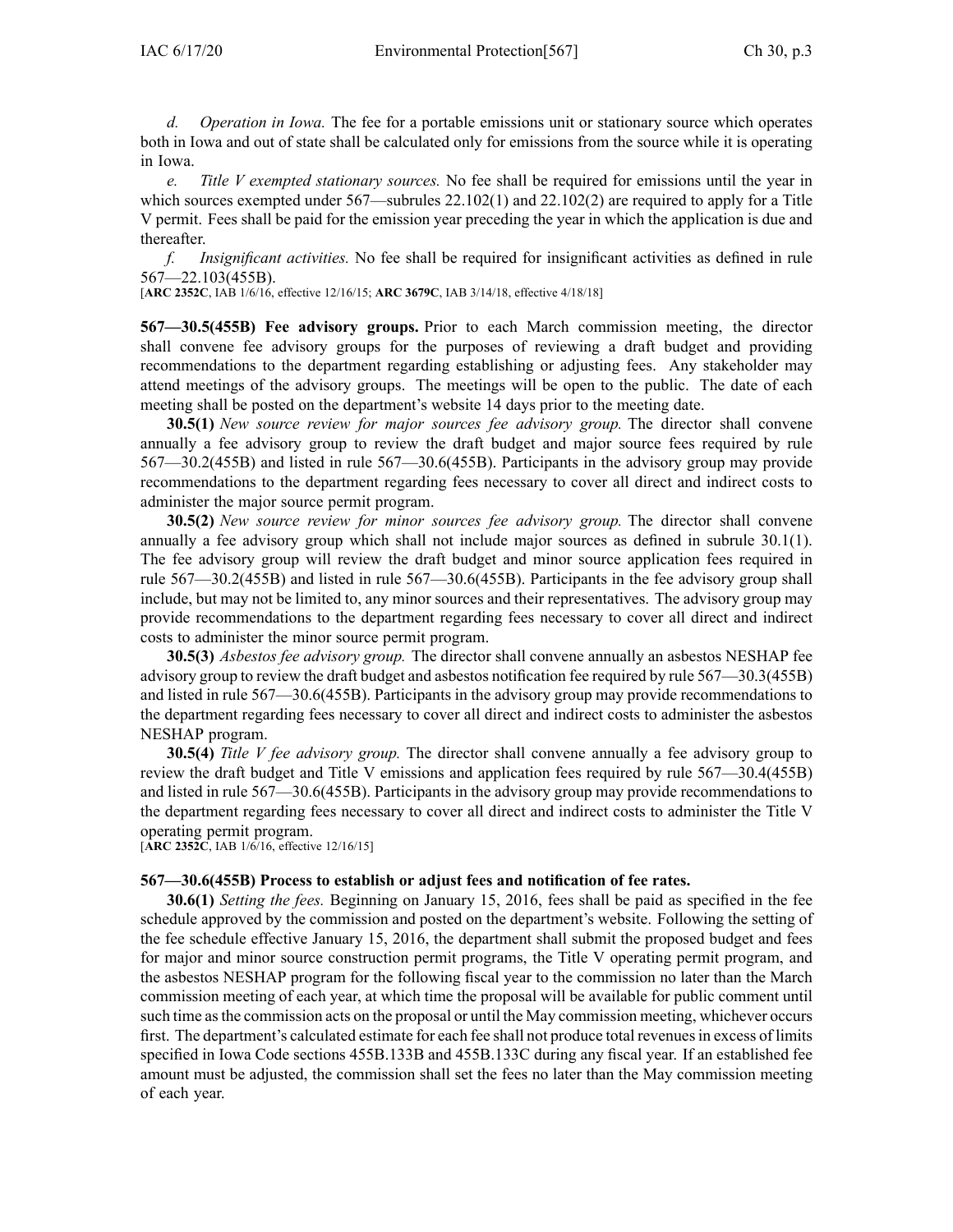Fees established prior to January 15, 2016, shall become effective on January 15, 2016. In subsequent years, adjusted or established feesshall become effective on July 1. A fee not adjusted by the commission shall remain in effect as previously established until the fee is adjusted by the commission.

**30.6(2)** *Fee types and dollar caps on fee types.* The commission may set fees for the fee types and activities specified in this subrule and shall not set a fee in the fee schedule higher than the levels specified in this subrule without adopting the change pursuan<sup>t</sup> to formal rule making:

- *a.* New source review applications from major sources, which may include:
- (1) Review of each application for <sup>a</sup> construction permit: \$115 per hour;
- (2) Review of each application for <sup>a</sup> prevention of significant deterioration permit: \$115 per hour;
- (3) Review of each plantwide applicability limit request, renewal, or reopening: \$115 per hour;
- (4) Review of each regulatory applicability determination: \$115 per hour; and
- (5) Air quality modeling review: \$90 per hour, which may include:

1. Reviewing air quality modeling for construction permit application submittal; prevention of significant deterioration application submittal; and nonattainment new source review project application submittal; and

- 2. Conducting air quality modeling for construction permit application submittal.
- *b.* New source review applications from minor sources, which may include:
- (1) Each application for <sup>a</sup> construction permit: \$385;
- (2) Each application for <sup>a</sup> registration permit: \$100;
- (3) Each application for <sup>a</sup> permit by rule: \$100; and
- (4) Each application for <sup>a</sup> permit template: \$100.
- *c.* Asbestos notifications: \$100.
- *d.* Review of each initial or renewal Title V operating permit application: \$100 per hour.
- *e.* Title V annual emissions: \$70 per ton.

**30.6(3)** *Notification of fee schedule.* Following the initial setting of any fee by the commission, the department shall make available to the public <sup>a</sup> fee schedule at least 30 days prior to its effective date. If any established fee amount is adjusted, the department shall make available to the public <sup>a</sup> revised fee schedule at least 30 days prior to its effective date. The fee schedule shall be posted on the department's website.

[**ARC [2352C](https://www.legis.iowa.gov/docs/aco/arc/2352C.pdf)**, IAB 1/6/16, effective 12/16/15]

**567—30.7(455B) Fee revenue.** Each fee program is established to provide revenue for and is limited in use to specific activities.

**30.7(1)** *New source review application fees from major sources.* In accordance with Iowa Code section [455B.133C\(5\)](https://www.legis.iowa.gov/docs/ico/section/455B.133C.pdf), new source review fee revenues may be used to fund the direct and indirect costs related to reviewing and acting on applications for new source review permits, including permit revisions submitted by major sources as defined under new source review programs pursuan<sup>t</sup> to the federal Act, and as provided under [567—Chapter](https://www.legis.iowa.gov/docs/iac/chapter/567.22.pdf) 22, [567—Chapter](https://www.legis.iowa.gov/docs/iac/chapter/567.31.pdf) 31, and [567—Chapter](https://www.legis.iowa.gov/docs/iac/chapter/567.33.pdf) 33, as follows:

*a.* Reviewing and acting on any application for <sup>a</sup> new source review permit, including the determination of all applicable requirements and dispersion modeling as par<sup>t</sup> of the processing of <sup>a</sup> permit or permit revision or an applicability determination;

*b.* General administrative costs of administering new source review programs, including supporting and tracking of any application for <sup>a</sup> new source review permit and related data entry; and

*c.* Developing and implementing an expedited new source review permit application process, and additional fees associated with this process.

The calculated estimate of total revenues from new source review application fees from major sources shall not exceed \$1,500,000 during any state fiscal year.

**30.7(2)** *New source review application fees from minor sources.* In accordance with Iowa Code section [455B.133C\(6\)](https://www.legis.iowa.gov/docs/ico/section/455B.133C.pdf), minor new source review fee revenues may be used to fund the direct and indirect costs for reviewing and acting on applications submitted by minor air contaminant sources for construction permits and providing for registrations, permits by rule, or template permits in lieu of obtaining construction permits, under minor source new source review programs pursuan<sup>t</sup> to the federal